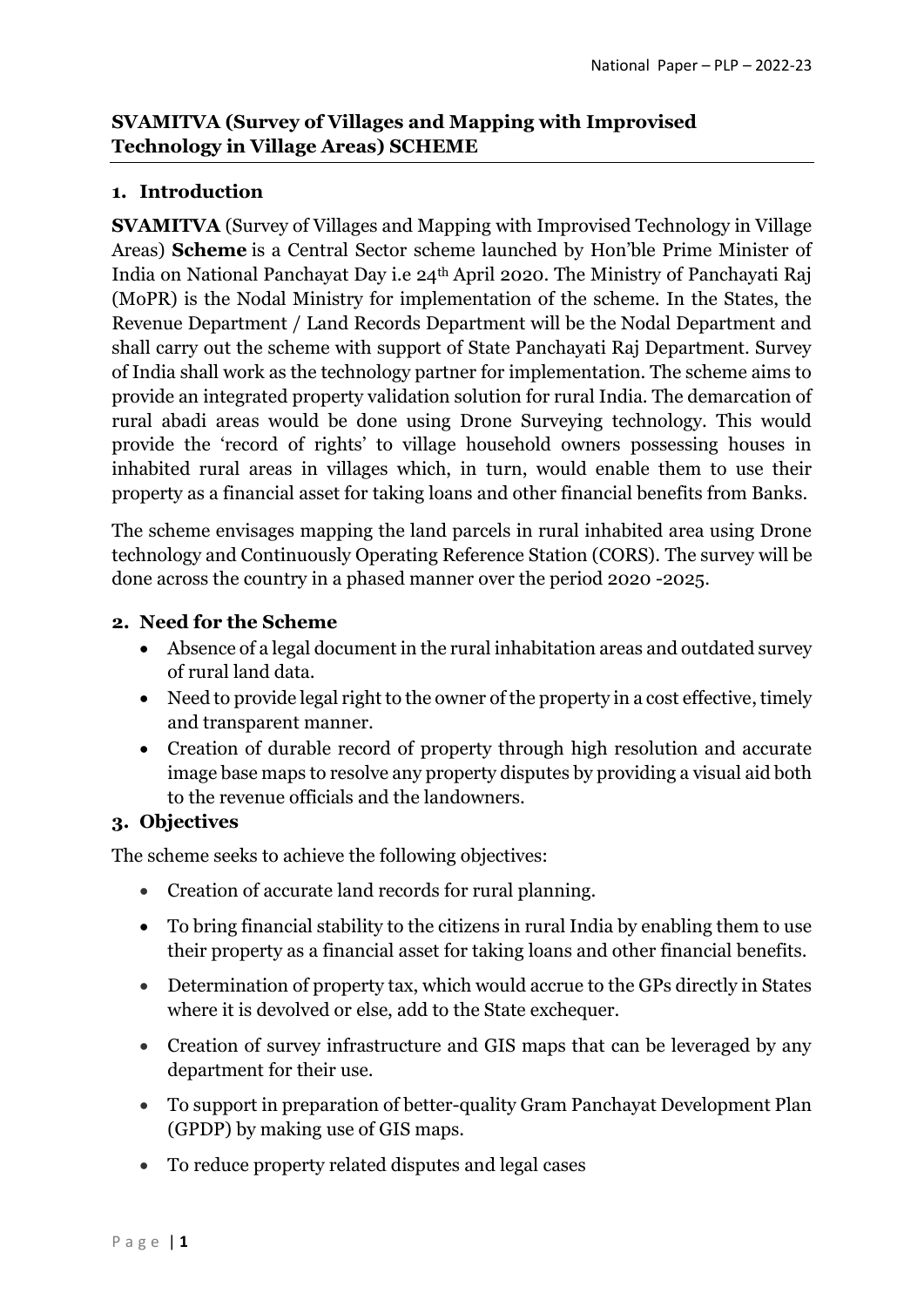### **4. Coverage**

The Pilot phase of SVAMITVA had been approved with Budget Outlay of Rs.79.65 crore. During the Pilot Phase, the scheme is being implemented in 9 States viz. Uttar Pradesh, Uttarakhand, Madhya Pradesh, Haryana, Maharashtra, Karnataka, Punjab, Rajasthan and Andhra Pradesh. Till 31st January, 2021 Drone Survey has been completed in about 23,300 villages. Property Cards have been prepared and distributed/under distribution to about 2.30 lakh property holders of about 1,432 villages. Likewise, 210 CORS are being set up in the States of Punjab, Rajasthan, Haryana and Madhya Pradesh.

A provision of Rs.200 crores has been made **for the scheme-SVAMITVA** in the budget 2021 to provide the 'record of rights' to village household owners possessing houses in inhabited rural areas in villages and issuance of property cards to the property owners through survey of village areas with help of drone technology by Survey of India. 16 States will be covered targeting 2.30 lakh villages.

Towards the roll out of the Scheme (FY 2021-2024), States of Goa, Gujarat, Kerala and Odisha have conveyed approval for the implementation of Scheme in the next Phase. Chhattisgarh and Tripura have already signed a memorandum of understanding with the Survey of India. States of Assam, Bihar, Jharkhand, Himachal Pradesh, Jammu & Kashmir, Ladakh and Tamil Nadu are actively considered to initiate the preparatory activities for the implementation of Scheme.

The scheme covers multifarious aspects viz. facilitating monetisation of properties and enabling bank loan; reducing property related disputes; comprehensive village level planning.

## **5. Activities under the Scheme**

- Establishment of Continuous Operating Reference System (CORS) network.
- Large Scale mapping using Drones of Rural inhabited (abadi) locations by Survey of India using drone Survey.
- Awareness program to sensitize the rural population about surveying methodology and its benefits.
- Setting of Programme management unit at National and State level
- Development/ Maintenance of Scheme Dashboard and integration of drone survey Spatial data/maps with Ministry's Spatial planning application to support in planning at local level
- Documentation of best practices/ conducting National and Regional workshops

## **6. Stakeholders**

The scheme will be implemented involving key stakeholders e.g.:

- Ministry of Panchayati Raj, GoI Nodal Ministry
- Survey of India Technology Implementing Agency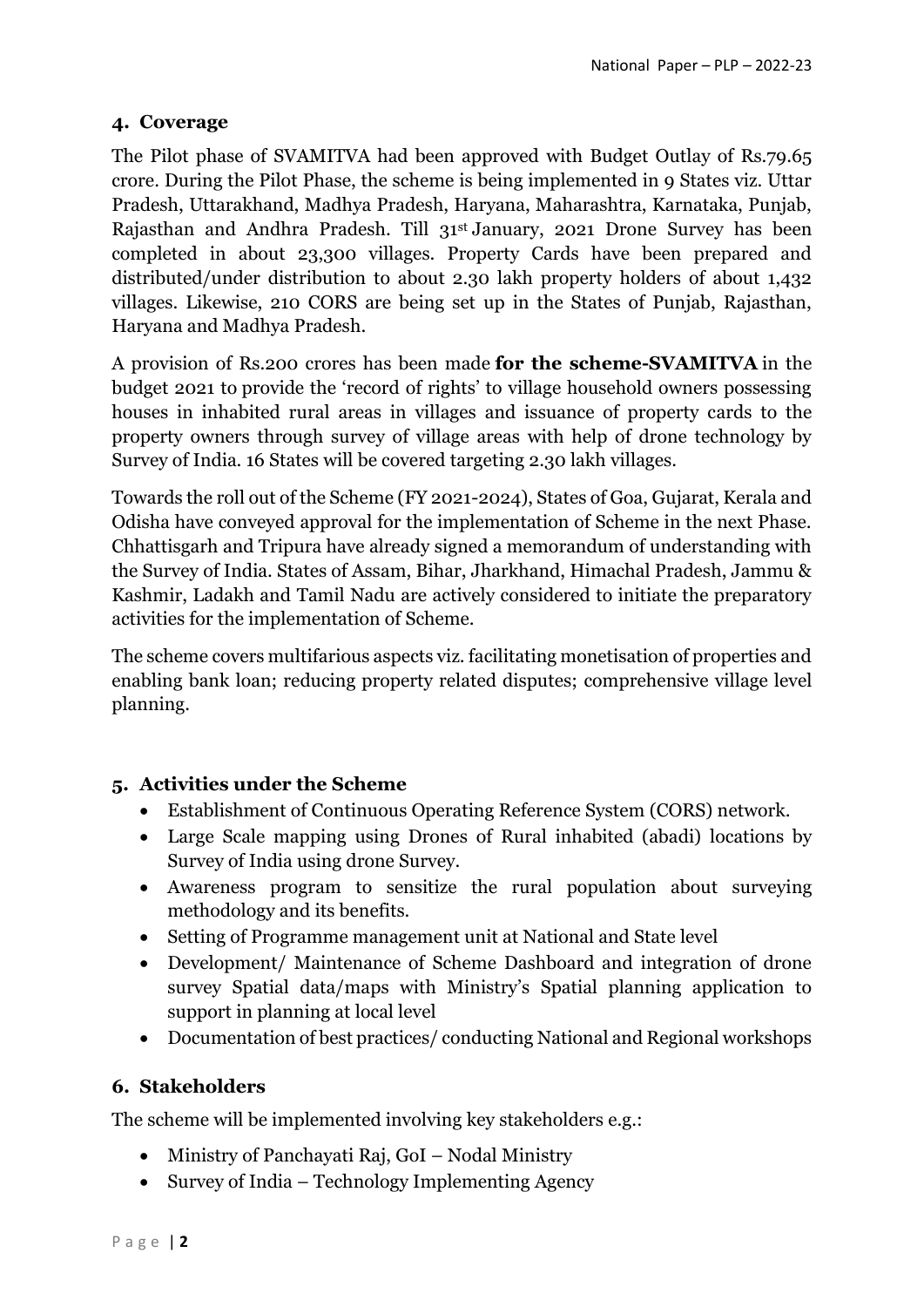- State Revenue Department
- State Panchayati Raj Department
- Local District Authorities
- Property Owner
- Gram Panchayat (GP)

### **7. Benefits:**

- Enable rural households to monetize their property for availing loans and other financial benefits.
- Streamlining planning and revenue collection in rural areas and ensuring clarity on property rights.
- Increase in liquidity of land parcels in the market.
- Increase in credit availability to villages.
- Protect rights of the villagers by issuance of property cards.
- Prevention of encroachment of public as well as private land.
- Enable creation of better-quality Gram Panchayat Development Plans (GPDPs), using the maps created under this programme.

## **8. Financial Outlay and Budget for 2020-21**

A provision of Rs.200 crore has been made for the scheme. For the pilot phase of the scheme (2020-21), a budget outlay of Rs.79.65 crore has been approved.

## **9. Monitoring**

The following four-layer mechanism is envisaged for monitoring the scheme:

### **i. National Level**

- National Steering Committee (NSC)
- National Project Management Unit (NPMU)

## **ii. State Level**

- State Steering Committee
- State Project Management Unit (SPMU)

## **iii.District Level**

District Level Monitoring Committee (DLMC)

### **iv. Panchayat Level**

Panchayat Monitoring Committee

### **10. Project Management**

The scheme will be implemented through the regular departmental mechanisms, which will be assisted by Programme Management Units at the National and State level.

i. **National Programme Management Unit (NPMU)** will be set up at the National level for overall management, monitoring of various activities under